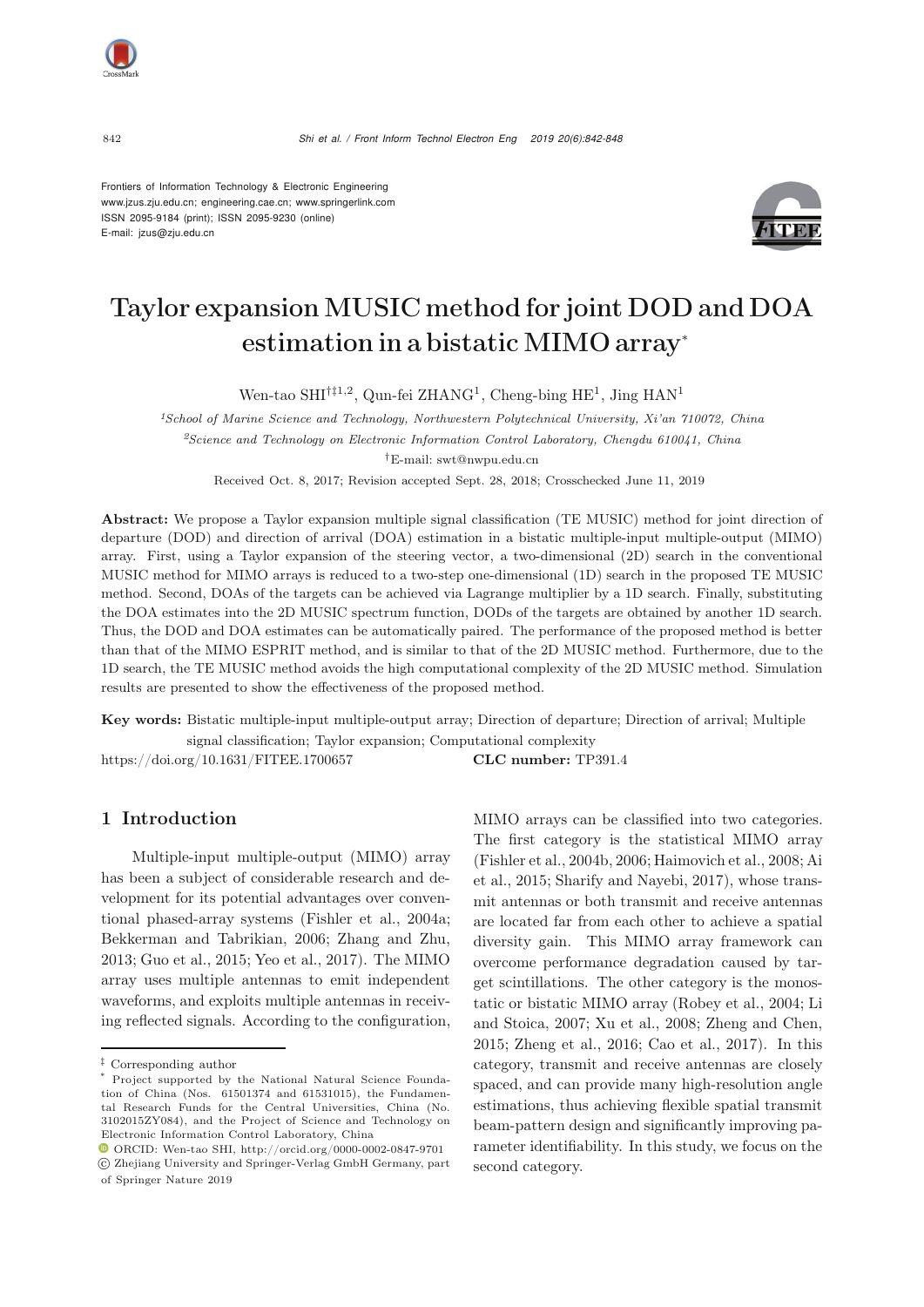Researchers have great interest in the bistatic MIMO array framework [\(Jin et al.](#page-6-13), [2009](#page-6-13); [Chen et al.](#page-5-3), [2010](#page-5-3); [Koupatsiaris and Karystinos, 2013](#page-6-14); [Tang et al.](#page-6-15), [2013](#page-6-15); [Chen et al.](#page-5-4), [2014;](#page-5-4) [Li and Zhang](#page-6-16), [2014\)](#page-6-16). Angle estimation is important in a bistatic MIMO array, and many joint direction of departure (DOD) and direction of arrival (DOA) target estimation methods in a bistatic MIMO array have been investigated [\(Chen DF et al., 2008;](#page-5-5) [Chen JL et al.](#page-5-6), [2008](#page-5-6); [Yan et al.](#page-6-17)[,](#page-6-19) [2008](#page-6-17)[;](#page-6-19) [Zhang and Xu](#page-6-18)[,](#page-6-19) [2010](#page-6-18)[;](#page-6-19) Jiang et al., [2015;](#page-6-19) [Xu et al., 2017](#page-6-20)). By exploiting the invariance properties of both transmit and receive arrays, the estimation of signal parameters via the rotational invariance technique (ESPRIT) method was applied for the estimation of DODs and DOAs in a bistatic MIMO array [\(Chen DF et al., 2008\)](#page-5-5). Unfortunately, it still needs additional pair matching between DODs and DOAs of targets. To avoid the additional pair-matching problem, another ES-PRIT method was proposed by [Chen JL et al.](#page-5-6) [\(2008](#page-5-6)) to obtain automatically paired DODs and DOAs for target estimation by employing the interrelationship between invariance properties of the transmit and receive arrays.

The two-dimensional Capon (2D Capon) method for a bistatic MIMO array was proposed by [Yan et al.](#page-6-17) [\(2008\)](#page-6-17) to estimate DODs and DOAs of the targets. Unfortunately, the 2D Capon method requires a 2D peak search, leading to the high computational complexity. A reduced-dimension Capon (RD Capon) method was proposed by [Zhang and Xu](#page-6-18) [\(2010](#page-6-18)), using the property of the Kronecker product. The high computational complexity of the 2D peak search for 2D Capon is avoided, but this method separately estimates DODs and DOAs of the targets. Then an estimated DOD-DOA pairmatching method was required, which adds computational loads. To avoid the added computational loads, [Zhang and Zhu](#page-6-1) [\(2013\)](#page-6-1) improved the RD Capon method and showed the estimation performance of the improved RD Capon method. The 2D multiple signal classification (2D MUSIC) method was to estimate DODs and DOAs in MIMO arrays [\(Li et al.](#page-6-21), [2005](#page-6-21)). The 2D MUSIC method shows excellent joint DOD and DOA estimation performance, but it is similar to the 2D Capon method because of its requirement for 2D angle peak searching renders which create high computational complexity. Using the same RD Capon theory, a reduced MUSIC

me[thod](#page-6-18) [\(RD](#page-6-18) [MUSIC\)](#page-6-18) [was](#page-6-18) [proposed](#page-6-18) [by](#page-6-18) Zhang and Xu [\(2010](#page-6-18)), which not only avoids the high computational complexity of the 2D MUSIC method, but also provides an excellent angle estimation performance. [Bencheikh et al.](#page-5-7) [\(2010\)](#page-5-7) proposed a polynomial root MUSIC method to estimate transmit and receive angles of targets with automatic pairing and to avoid the peak searching required in the MIMO 2D MU-SIC method. [Bencheikh and Wang](#page-5-8) [\(2010](#page-5-8)) proposed an algorithm combining the ESPRIT method with the root MUSIC approach to estimate the DODs and DOAs of targets without being paired in bistatic MIMO arrays.

In this study, the 2D MUSIC method in bistatic MIMO arrays is reviewed. An improved MUSIC estimator is proposed based on the Taylor expansion multiple signal classification (TE MUSIC) method. This estimator avoids the high computational complexity of 2D MUSIC and achieves automatically paired estimates of DODs and DOAs using two onedimensional (1D) searches.

Notations:  $(\cdot)^T$  and  $(\cdot)^H$  denote transpose and conjugate transpose, respectively;  $\otimes$  stands for the Kronecker product;  $M_r M_t$  is the product of  $M_r$  and  $M_t$ ;  $\boldsymbol{I}_{M_rM_t}$  is an  $M_rM_t \times M_rM_t$  identity matrix;  $E(\cdot)$ stands for the expectation operation.

# 2 Signal model

Consider a narrowband bistatic MIMO array system with  $M_t$ -element transmit antennas and  $M_t$ element receive antennas (Fig. [1\)](#page-2-0). Both of the transmit and receive antennas are closely spaced in uniform linear arrays (ULAs). Elements of the arrays are omnidirectional, and the inter-element spaces in transmit and receive antennas are  $d_t$  and  $d_r$ , respectively. At the transmit site, transmit antennas simultaneously emit M different narrowband waveforms, which have the identical bandwidth and center frequency but are temporally orthogonal. Assume that the effect of Doppler frequency on the orthogonality of the waveforms can be ignored. There are P targets, which are located at  $(\theta_p, \phi_p)$   $(p = 1, 2, ..., P)$ in the far field of the receive and transmit antennas, and all targets are assumed to locate at the same range bin from these antennas. Here,  $\phi_p$  is the DOD of the  $p<sup>th</sup>$  target with respect to the transmit antennas, and  $\theta_p$  is the DOA of the  $p^{\text{th}}$  target with respect to the receive antennas. At the receive site,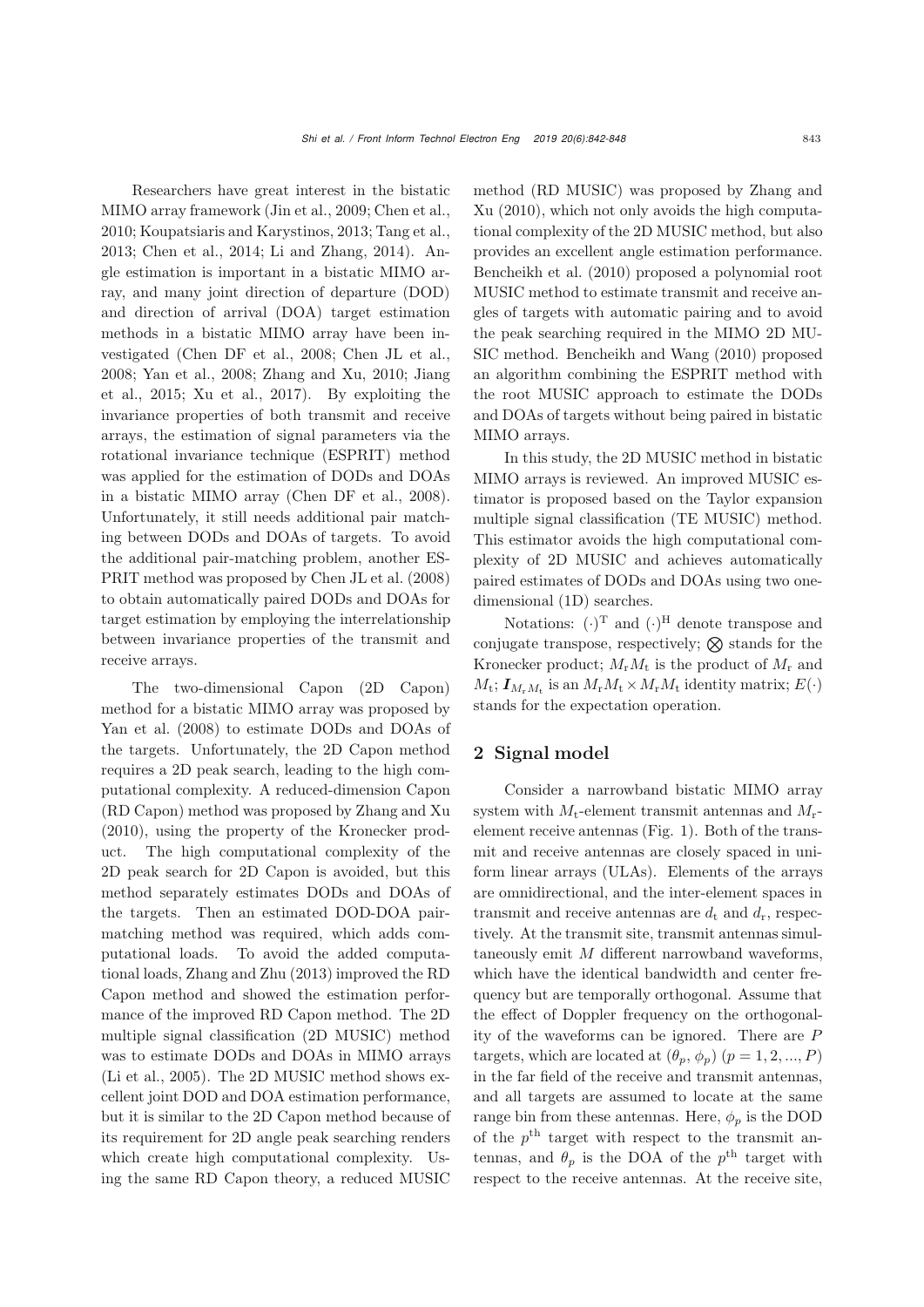

<span id="page-2-0"></span>Fig. 1 Bistatic MIMO array framework

all antennas receive echoes from the targets for all transmitted waveforms. Thus, the outputs of the matched filters in all receivers can be expressed as [\(Xu et al., 2008\)](#page-6-10)

$$
\mathbf{y}(t) = \mathbf{A}\mathbf{s}(t) + \mathbf{n}(t),\tag{1}
$$

where  $s(t)=[s_1(t), s_2(t),...,s_P (t)]^T \in \mathbb{C}^{P \times 1}$  consists the amplitudes and phases of the  $P$  targets at time t.  $s_p(t) = \eta_p e^{j2\pi f_p t}$ , where  $\eta_p$  is the reflection coefficient and  $f_p$  the Doppler frequency. **A** is an  $M_rM_t \times P$  matrix composed of the P steering vectors, expressed as

$$
\mathbf{A} = [\mathbf{a}(\theta_1, \phi_1), \mathbf{a}(\theta_2, \phi_2), \dots, \mathbf{a}(\theta_P, \phi_P)], \qquad (2)
$$

where

$$
\boldsymbol{a}(\theta_p,\phi_p)=\boldsymbol{a}_{\rm r}(\theta_p)\otimes\boldsymbol{a}_{\rm t}(\phi_p)\qquad\qquad(3)
$$

is the Kronecker product of the receive and transmit steering vectors for the  $p^{\text{th}}$  target, and

$$
\boldsymbol{a}_{\mathrm{r}}(\theta_p) = \left[1, e^{\frac{j2\pi d_{\mathrm{r}}\sin\theta_p}{\lambda}}, \ldots, e^{\frac{j2\pi (M_{\mathrm{r}}-1)d_{\mathrm{r}}\sin\theta_p}{\lambda}}\right]^{\mathrm{T}}, \quad (4)
$$

$$
\boldsymbol{a}_{t}(\phi_{p}) = \left[1, e^{\frac{j2\pi d_{t}\sin\phi_{p}}{\lambda}}, \ldots, e^{\frac{j2\pi (M_{t}-1)d_{t}\sin\phi_{p}}{\lambda}}\right]^{T}, (5)
$$

where  $\lambda$  is the wavelength. Here,  $a_r(\theta_p)$  and  $a_t(\phi_p)$ are the receive and transmit steering vectors for the  $p<sup>th</sup>$  target, respectively.  $n(t)$  is an  $M_rM_t \times 1$  complex Gaussian white noise vector with zero mean and covariance matrix of  $\sigma^2 I_{M_rM_t}$ .

# 3 Taylor expansion multiple signal classification (TE MUSIC) estimator

In this section, a 2D MUSIC method is reviewed and a TE MUSIC method is derived.

### 3.1 2D MUSIC method

The covariance matrix,  $\hat{R}$ , can be achieved by

$$
\hat{\boldsymbol{R}} = \frac{1}{I} \sum_{i=1}^{I} \boldsymbol{y}(t_i) \boldsymbol{y}^{\mathrm{H}}(t_i), \tag{6}
$$

where  $I$  is the snapshots. Using eigenvalue decomposition, the covariance matrix can be rewritten as

$$
\hat{\boldsymbol{R}} = \boldsymbol{U}_{\rm S} \boldsymbol{\Lambda}_{\rm S} \boldsymbol{U}_{\rm S}^{\rm H} + \boldsymbol{U}_{\rm N} \boldsymbol{\Lambda}_{\rm N} \boldsymbol{U}_{\rm N}^{\rm H},\tag{7}
$$

where  $\Lambda_{\rm S}$  is a  $P \times P$  diagonal matrix, whose diagonal elements are the largest  $P$  eigenvalues. The other  $(M_rM_t-P)$  eigenvalues are the diagonal elements for the diagonal matrix  $\Lambda_{\text{N}}$ .  $U_{\text{S}}$  is a matrix composed of the eigenvectors of  $\hat{R}$  arranged in descending order of the corresponding largest  $P$  eigenvalues.  $U_N$ stands for the matrix containing other eigenvectors of  $\hat{R}$ .  $U_{\rm S}$  and  $U_{\rm N}$  are the signal subspace and noise subspace, respectively. Furthermore,  $U_{\rm S}$  and  $U_{\rm N}$  are orthogonal. Then we have the following orthogonality condition:

$$
\boldsymbol{a}^{\mathrm{H}}(\theta,\phi)\boldsymbol{U}_{\mathrm{N}}=\mathbf{0}.\tag{8}
$$

The 2D MUSIC spectrum function can be constructed by

<span id="page-2-2"></span>
$$
\boldsymbol{F}_{\text{2D MUSIC}}(\theta,\phi) = \frac{1}{\boldsymbol{a}^{\text{H}}(\theta,\phi)\boldsymbol{U}_{\text{N}}\boldsymbol{U}_{\text{N}}^{\text{H}}\boldsymbol{a}(\theta,\phi)}.
$$
(9)

Estimates of DOAs and DODs of targets can be achieved by searching the  $P$  largest peaks of  $\mathbf{F}_{2D \text{ MUSIC}}(\theta, \phi)$ . The estimation performance of the 2D MUSIC method is excellent. However, the method is inefficient due to the exhaustive 2D search. In the following subsections, the TE MUSIC method is presented to estimate DODs and DOAs of targets through two 1D searches to avoid the high computational complexity of the 2D MUSIC method.

#### <span id="page-2-3"></span>3.2 TE MUSIC method

The steering vector  $\boldsymbol{a}(\theta, \phi)$  can be approximated by a factorization. By exploiting an L-order Taylor expansion with respect to variable  $\phi$  at  $\phi = \phi_0$ , the factorization can be expressed as

<span id="page-2-1"></span>
$$
\mathbf{a}(\theta,\phi) \simeq \mathbf{a}(\theta,\phi_0) + \sum_{l=1}^{L} \mathbf{a}^{(l)}(\theta,\phi_0) \frac{(\phi-\phi_0)^l}{l!} \quad (10)
$$

$$
= \mathbf{\Theta}(\theta) \mathbf{V}(\phi),
$$

where

$$
\boldsymbol{\Theta}(\theta) = [\boldsymbol{a}(\theta,\phi_0),\boldsymbol{a}^{(1)}(\theta,\phi_0),\ldots,\boldsymbol{a}^{(L)}(\theta,\phi_0)],\,\,(11)
$$

$$
\boldsymbol{V}(\phi) = \left[1, (\phi - \phi_0), \dots, \frac{(\phi - \phi_0)^L}{L!}\right]^{\mathrm{T}},\qquad (12)
$$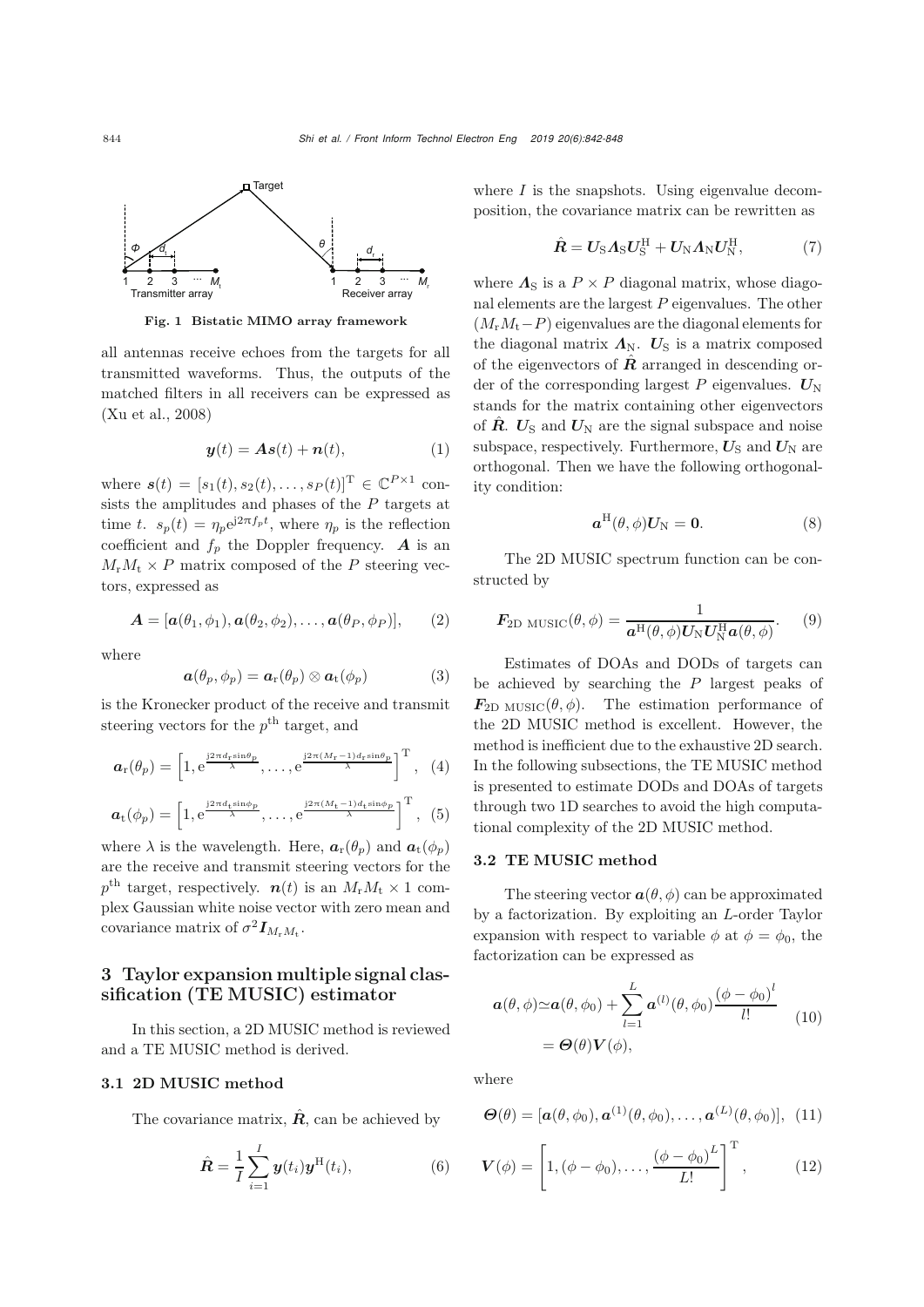and  $\mathbf{a}^{(l)}(\theta, \phi_0)$  is the l<sup>th</sup> derivative of  $\mathbf{a}(\theta, \phi)$  evaluated at  $\phi = \phi_0$ .

Inserting Eq.  $(10)$  into Eq.  $(9)$ , we obtain the TE MUSIC spectrum function as

$$
\boldsymbol{F}_{\text{TE MUSIC}}(\boldsymbol{\theta}, \boldsymbol{\phi}) = \frac{1}{\left(\boldsymbol{\Theta}(\boldsymbol{\theta})\boldsymbol{V}(\boldsymbol{\phi})\right)^{\text{H}}\boldsymbol{U}_{\text{N}}\boldsymbol{U}_{\text{N}}^{\text{H}}\left(\boldsymbol{\Theta}(\boldsymbol{\theta})\boldsymbol{V}(\boldsymbol{\phi})\right)}.\tag{13}
$$

Define

$$
\mathbf{J}(\theta,\phi) = \left(\mathbf{\Theta}(\theta)\mathbf{V}(\phi)\right)^{\mathrm{H}}\mathbf{U}_{\mathrm{N}}\mathbf{U}_{\mathrm{N}}^{\mathrm{H}}\left(\mathbf{\Theta}(\theta)\mathbf{V}(\phi)\right), (14)
$$

where

$$
J(\theta, \phi) = (\mathbf{\Theta}(\theta) \mathbf{V}(\phi))^{\mathrm{H}} \mathbf{U}_{\mathrm{N}} \mathbf{U}_{\mathrm{N}}^{\mathrm{H}} (\mathbf{\Theta}(\theta) \mathbf{V}(\phi))
$$
  
\n
$$
= \mathbf{V}^{\mathrm{H}}(\phi) \mathbf{\Theta}^{\mathrm{H}}(\theta) \mathbf{U}_{\mathrm{N}} \mathbf{U}_{\mathrm{N}}^{\mathrm{H}} \mathbf{\Theta}(\theta) \mathbf{V}(\phi)
$$
 (15)  
\n
$$
= \mathbf{V}^{\mathrm{H}}(\phi) \mathbf{Q}(\theta) \mathbf{V}(\phi)
$$

and

$$
\mathbf{Q}(\theta) = \mathbf{\Theta}^{\mathrm{H}}(\theta)\mathbf{U}_{\mathrm{N}}\mathbf{U}_{\mathrm{N}}^{\mathrm{H}}\mathbf{\Theta}(\theta).
$$
 (16)

The TE MUSIC spectrum function can be rewritten as

<span id="page-3-0"></span>
$$
\boldsymbol{F}_{\rm TE\ MUSIC}(\theta, \phi) = \frac{1}{\boldsymbol{V}^{\rm H}(\phi) \boldsymbol{Q}(\theta) \boldsymbol{V}(\phi)}.
$$
 (17)

Defining  $e = [1, 0, \ldots, 0]^T \in \mathbb{R}^{L \times 1}$ , we will obtain

<span id="page-3-2"></span>
$$
e^{\mathrm{H}}V(\phi) = 1. \tag{18}
$$

Then the optimization problem of Eq. [\(17\)](#page-3-0) can be reconstructed as

<span id="page-3-7"></span>
$$
\min_{\theta,\phi} \quad \mathbf{V}^{\mathrm{H}}(\phi)\mathbf{Q}(\theta)\mathbf{V}(\phi) \quad \text{s.t. } \mathbf{e}^{\mathrm{H}}\mathbf{V}(\phi) = 1. \tag{19}
$$

Exploiting the Lagrange multiplier, the following cost function will be achieved first:

$$
\boldsymbol{F}(\theta,\phi) = \boldsymbol{V}^{\mathrm{H}}(\phi)\boldsymbol{Q}(\theta)\boldsymbol{V}(\phi) - \lambda_{\mathrm{LM}}\left(\boldsymbol{e}^{\mathrm{H}}\boldsymbol{V}(\phi)-1\right), (20)
$$

where  $\lambda_{LM}$  is a constant. Then we have

<span id="page-3-1"></span>
$$
\frac{\partial \boldsymbol{F}(\theta, \phi)}{\partial \boldsymbol{V}(\phi)} = 2\boldsymbol{Q}(\theta)\boldsymbol{V}(\phi) + \lambda_{\text{LM}}\boldsymbol{e} = 0. \tag{21}
$$

With Eq. [\(21\)](#page-3-1),  $V(\phi)$  is

<span id="page-3-3"></span>
$$
\boldsymbol{V}(\phi) = -\frac{\lambda_{\rm LM}}{2} \boldsymbol{Q}^{-1}(\theta) \boldsymbol{e} = \beta \boldsymbol{Q}^{-1}(\theta) \boldsymbol{e},\qquad(22)
$$

where  $\beta = -\lambda_{LM}/2$  and  $\beta$  is a constant. Combining Eqs.  $(18)$  and  $(22)$ , we can obtain

<span id="page-3-4"></span>
$$
e^{\mathrm{H}}V(\phi) = e^{\mathrm{H}}\beta Q^{-1}(\theta)e = 1.
$$
 (23)

From Eq. [\(23\)](#page-3-4),  $\beta$  can be given by

<span id="page-3-5"></span>
$$
\beta = \frac{1}{e^{\mathrm{H}} Q^{-1}(\theta)e}.\tag{24}
$$

Substituting Eq. [\(24\)](#page-3-5) into Eq. [\(22\)](#page-3-3),  $V(\phi)$  is obtained by

<span id="page-3-6"></span>
$$
\mathbf{V}(\phi) = \frac{\mathbf{Q}^{-1}(\theta)e}{e^{\mathrm{H}}\mathbf{Q}^{-1}(\theta)e}.\tag{25}
$$

Then inserting  $V(\phi)$  of Eq. [\(25\)](#page-3-6) into the optimization problem [\(19\)](#page-3-7), we achieve the estimates of DOAs via

$$
\hat{\theta} = \arg\min_{\theta} \frac{1}{e^{\mathrm{H}} Q^{-1}(\theta) e}
$$

$$
= \arg\max_{\theta} e^{\mathrm{H}} Q^{-1}(\theta) e. \tag{26}
$$

The  $P$  largest peaks of the  $(1, 1)$  element of  $Q^{-1}(\theta)$  will be achieved by searching  $\theta \in [-90^{\circ}, 90^{\circ}]$ . All these P largest peaks  $(\hat{\theta}_1, \hat{\theta}_2, \dots, \hat{\theta}_P)$  correspond to the DOAs of targets. The DOD estimates can be easily obtained by substituting the DOAs into the 2D MUSIC spectrum function of Eq. [\(9\)](#page-2-2) followed by another 1D search.

Because the  $p^{\text{th}}$  DOD is derived from the  $p^{\text{th}}$ DOA, the pairing between DOAs and DODs of the targets is automatically obtained, thus avoiding an additional pairing procedure.

Assume that  $N_T$  is the search time within one search range. Then the TE MUSIC method requires  $O((P + 1) \times N_T)$  search time, whereas the 2D MU-SIC method needs  $O(N_T^2)$  search time. Therefore,<br>the TF MUSIC method has a large computational the TE MUSIC method has a lower computational complexity than the 2D MUSIC method.

#### 3.3 Steps of the TE MUSIC method

Steps of the TE MUSIC method are given as follows:

Step 1: Compute  $\hat{\mathbf{R}}$ , the covariance matrix of  $y(t)$ .

Step 2: Obtain *<sup>Θ</sup>*(θ) using an *<sup>L</sup>*-order Taylor expansion of  $a(\theta, \phi)$  with respect to variable  $\phi$  at  $\phi = \phi_0.$ 

Step 3: Calculate  $Q(\theta) = \Theta^{\text{H}}(\theta) \hat{R}^{-1} \Theta(\theta)$ .

Step 4: By searching  $\phi$ , we obtain the P largest peaks of the (1, 1) element of  $Q^{-1}(\theta)$  to obtain the estimates of DOAs.

Step 5: Substitute the DOAs into the spectrum function and do another 1D search, and then we obtain the estimates of DODs.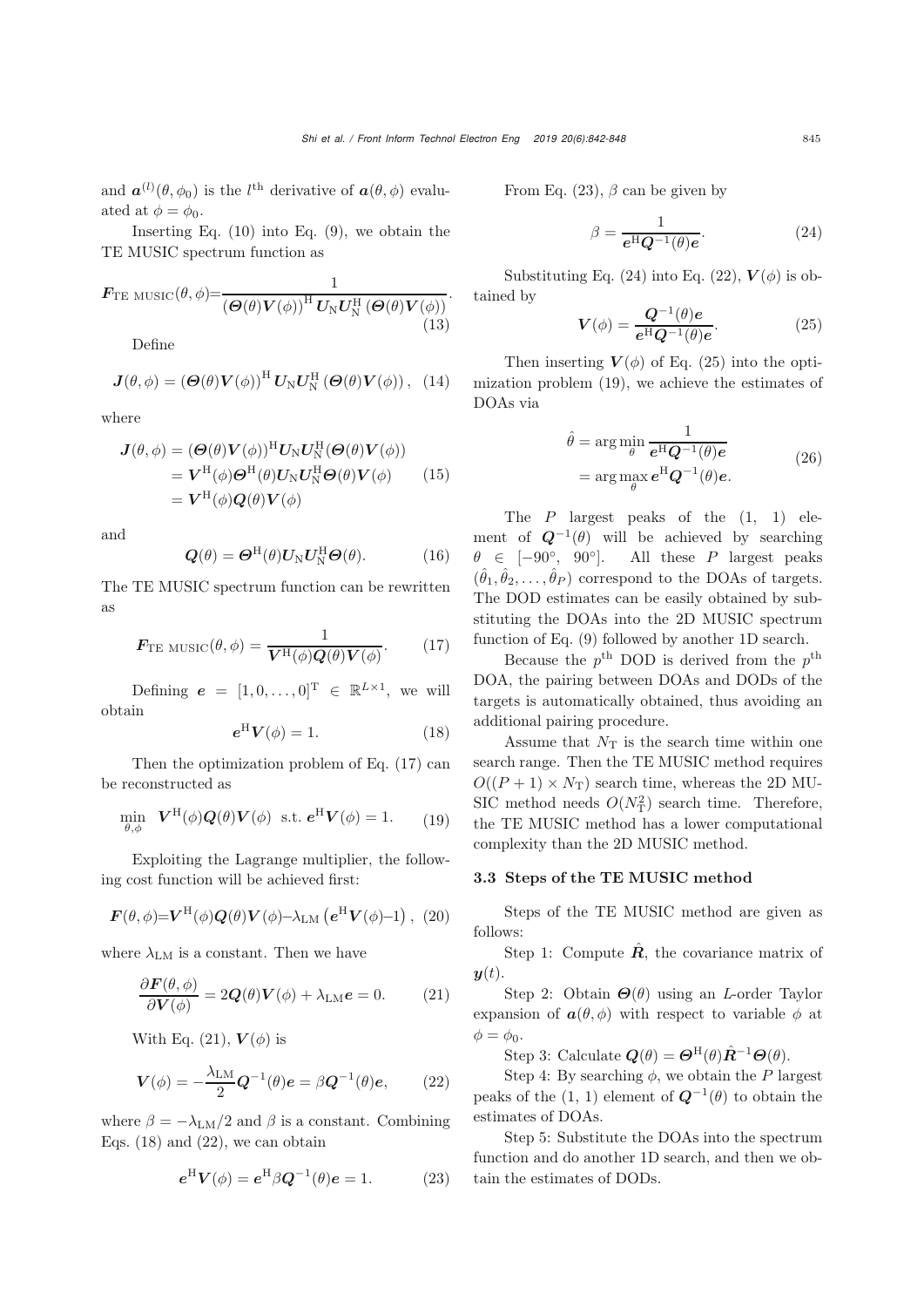## 4 Simulations and discussion

To verify the DOD and DOA estimation performances of the TE MUSIC method, Monte-Carlo tests are presented in this section.

Define the root mean squared error (RMSE) as

RMSE = 
$$
\frac{1}{P} \sum_{p=1}^{P} \sqrt{\left(\psi_p - E(\hat{\psi}_p)\right)^2 + E\left(\left(\hat{\psi}_p - E(\hat{\psi}_p)\right)^2\right)},
$$
(27)

where  $\hat{\psi}_p$  is the estimate of the  $p^{\text{th}}$  target DOD/DOA.

Consider a bistatic MIMO array system with  $M_t = 8$  and  $M_r = 6$ , and assume that there are four uncorrelated targets located at angles of  $[\theta_1, \phi_1] =$  $[10^\circ, 15^\circ], [\theta_2, \phi_2] = [40^\circ, 25^\circ], [\theta_3, \phi_3] = [20^\circ, 35^\circ],$ and  $[\theta_4, \phi_4] = [30^\circ, 45^\circ]$ , respectively. Antennas of the arrays are spaced half a wavelength apart and the number of the snapshots is 200.  $\phi_0 = 30^\circ$  is for the fifth-order Taylor expansion.

Fig. [2](#page-4-0) shows the paired results of the TE MUSIC method for four targets over 200 Monte-Carlo tests with signal-to-noise ratio  $(SNR) = 0$  dB, and shows that the DODs and DOAs are correctly paired. The DODs and DOAs can be clearly observed.



<span id="page-4-0"></span>Fig. 2 Paired results of the TE MUSIC method for four targets from 200 Monte-Carlo tests with 0-dB SNR (crosses denote the real locations of the targets)

Figs. [3](#page-4-1) and [4](#page-4-2) present the comparisons of the DOA and DOD estimation performances with the 2D MUSIC method [\(Li et al., 2005\)](#page-6-21), the RD MU-SIC method [\(Zhang and Xu, 2010](#page-6-18)), and the ESPRIT method [\(Chen JL et al.,](#page-5-6) [2008\)](#page-5-6). Two hundred Monte-Carlo tests were used to achieve the RMSEs of these

four methods. As shown in Fig. [3,](#page-4-1) the DOA estimation RMSE of the ESPRIT method is the worst among these four methods. It is obvious that the TE MUSIC method has almost the same DOA estimation as the RD MUSIC method [\(Zhang and Xu](#page-6-18), [2010](#page-6-18)). Due to the Taylor expansion of the steering vector, the DOA estimation performances of the TE MUSIC method and the RD MUSIC method are slightly worse than that of the 2D MUSIC method. In Fig. [4,](#page-4-2) the ESPRIT method has the worst DOD estimation RMSE among these four methods; the DOD estimation RMSEs of the TE MUSIC method and RD MUSIC method are similar to that of the 2D MUSIC method. Furthermore, with high SNRs, the DOD estimation performance of the TE MUSIC method is better than that of RD MUSIC. As mentioned in Section [3.2,](#page-2-3) the TE MUSIC method needs only two 1D searches, while the 2D MUSIC method requires an exhaustive 2D search.



<span id="page-4-1"></span>Fig. 3 RMSE of DOA estimation from 200 Monte-Carlo tests for four targets



<span id="page-4-2"></span>Fig. 4 RMSE of DOD estimation from 200 Monte-Carlo tests for four targets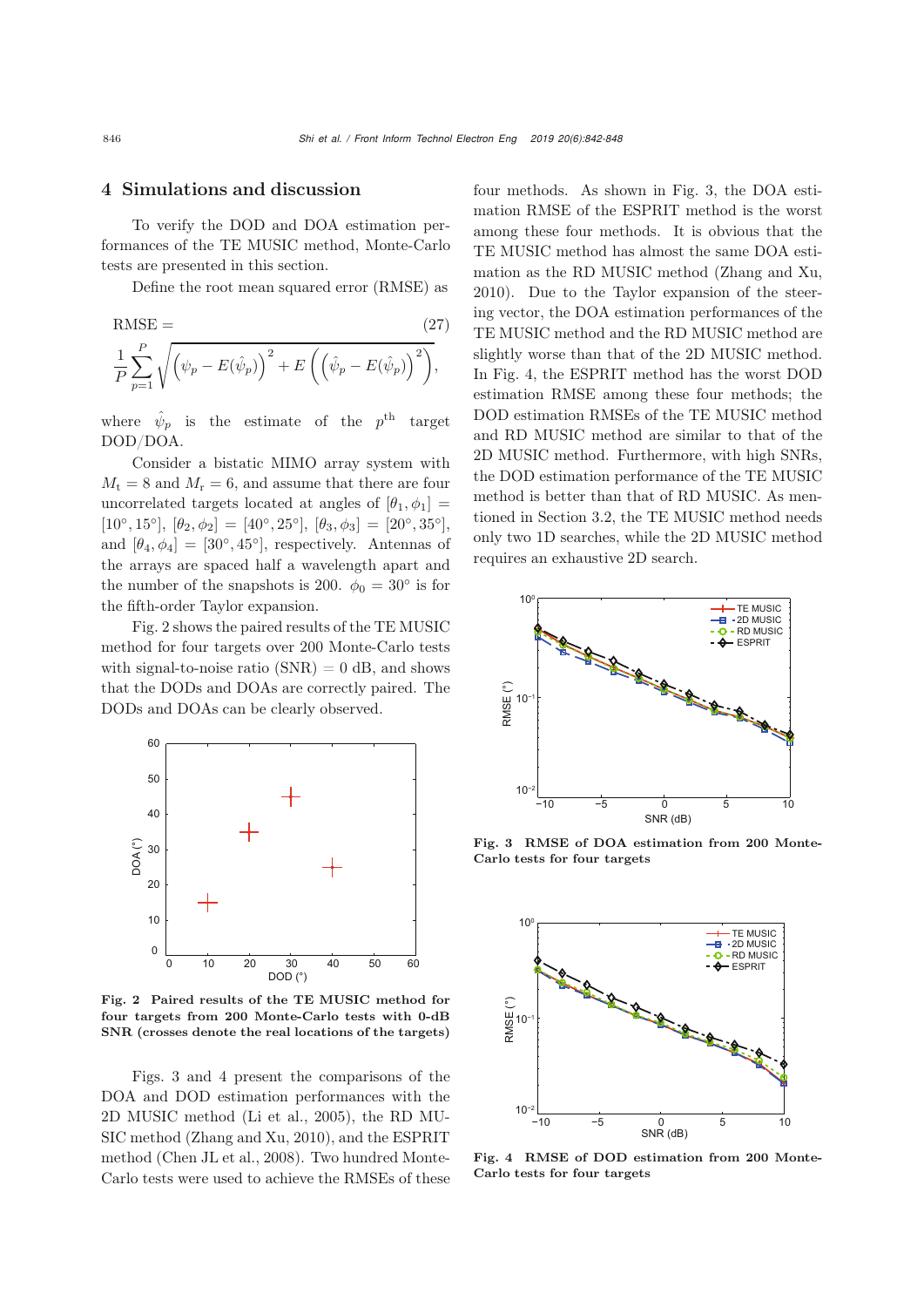Finally, the influence of  $\phi_0$  chosen by the TE MUSIC method is simulated in Figs. [5](#page-5-9) and [6.](#page-5-10) The change range of  $\phi_0$  was [15<sup>°</sup>, 20<sup>°</sup>, 25<sup>°</sup>, 30<sup>°</sup>, 35◦, 40◦]. Two hundred Monte-Carlo tests were conducted to achieve the DOA and DOD estimation RMSEs for each SNR of each  $\phi_0$ . Figs. [5](#page-5-9) and [6](#page-5-10) show the DOD and DOA estimation performances of the TE MUSIC method with different  $\phi_0$ , respectively. It is clearly illustrated that the angle estimation performances of the TE MUSIC method with different  $\phi_0$  are similar, which means that the variety of  $\phi_0$  in [15°, 20°, 25°, 30°, 35°, 40°] has little effect on the angle estimation performance of the TE MUSIC method.



<span id="page-5-9"></span>Fig. 5 RMSE of the DOA estimation from 200 Monte-Carlo tests with different  $\phi_0$  under the TE MUSIC method



<span id="page-5-10"></span>Fig. 6 RMSE of the DOD estimation from 200 Monte-Carlo tests with different  $\phi_0$  under the TE MUSIC method

#### 5 Conclusions

In this paper, an improved MUSIC method has been presented that exploits the Taylor expansion of the steering vector to avoid high computational cost of the 2D MUSIC method for DOD and DOA estimations in bistatic MIMO arrays. The TE MUSIC method could reduce the 2D search of the 2D MU-SIC method to two 1D searches. Simulation results have verified that the TE MUSIC method has better DOD and DOA estimation performances compared with the ESPRIT method, and has performances that are very close to those of the 2D MUSIC and RD MUSIC methods. With high SNRs, the TE MUSIC method has a slightly better DOD estimation performance than the RD MUSIC method. Furthermore, the TE MUSIC method can automatically achieve paired DOD and DOA estimates.

#### Compliance with ethics guidelines

Wen-tao SHI, Qun-fei ZHANG, Cheng-bing HE, and Jing HAN declare that they have no conflict of interest.

#### References

- <span id="page-5-1"></span>Ai Y, Yi W, Blum RS, et al., 2015. Cramer-Rao lower bound for multitarget localization with noncoherent statistical MIMO radar. Proc IEEE Radar Conf, p.1497-1502. https://doi.org/10.1109/RADAR.2015.7131233
- <span id="page-5-0"></span>Bekkerman I, Tabrikian J, 2006. Target detection and localization using MIMO radars and sonars. *IEEE Trans Signal Proc*, 54(10):3873-3883.
	- https://doi.org/10.1109/TSP.2006.879267
- <span id="page-5-8"></span>Bencheikh ML, Wang Y, 2010. Joint DOD-DOA estimation using combined ESPRIT-MUSIC approach in MIMO radar. *Electron Lett*, 46(15):1081-1083. https://doi.org/10.1049/el.2010.1195
- <span id="page-5-7"></span>Bencheikh ML, Wang Y, He HY, 2010. Polynomial root finding technique for joint DOA DOD estimation in bistatic MIMO radar. *Signal Proc*, 90(9):2723-2730. https://doi.org/10.1016/j.sigpro.2010.03.023
- <span id="page-5-2"></span>Cao RZ, Liu BY, Gao FF, et al., 2017. A low-complex one-snapshot DOA estimation algorithm with massive ULA. *IEEE Commun Lett*, 21(5):1071-1074. https://doi.org/10.1109/LCOMM.2017.2652442
- <span id="page-5-5"></span>Chen DF, Chen BX, Qian GD, 2008. Angle estimation using ESPRIT in MIMO radar. *Electron Lett*, 44(12):770-771. https://doi.org/10.1049/el:20080276
- <span id="page-5-4"></span>Chen HW, Li X, Wang HQ, et al., 2014. Performance bounds of direction finding and its applications for multipleinput multiple-output radar. *IET Radar Sonar Nav*, 8(3):251-263.

https://doi.org/10.1049/iet-rsn.2013.0119

- <span id="page-5-6"></span>Chen JL, Gu H, Su WM, 2008. Angle estimation using ESPRIT without paring in MIMO radar. *Electron Lett*, 44(24):1422-1423. https://doi.org/10.1049/el:20089089
- <span id="page-5-3"></span>Chen JL, Gu H, Su WM, 2010. A new method for joint DOD and DOA estimation in bistatic MIMO radar. *Signal Proc*, 90(2):714-718. https://doi.org/10.1016/j.sigpro.2009.08.003